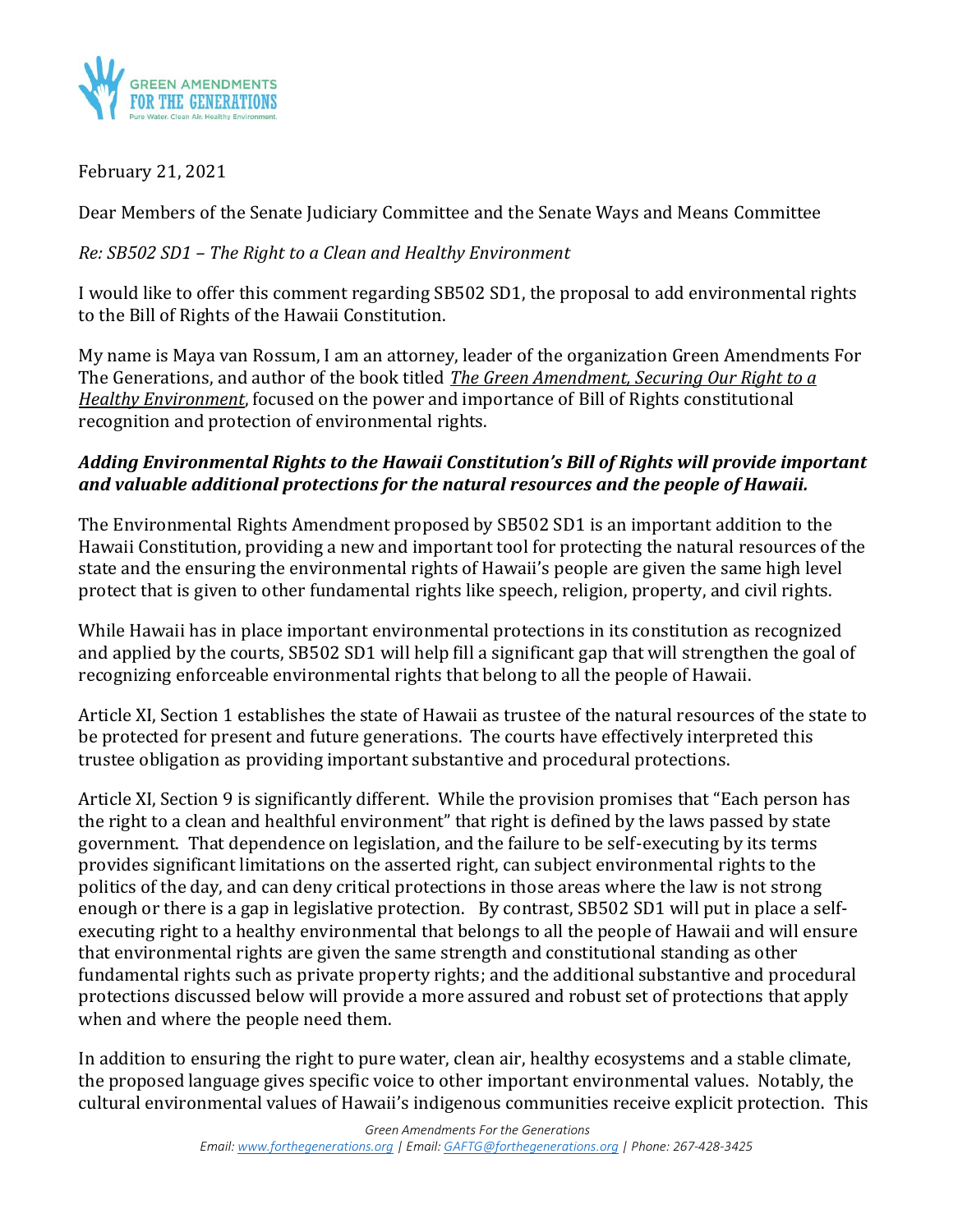will be a powerful complement to other constitutional language and state efforts focused on preserving and protecting customary and traditional Native Hawaiian rights. The human health values of the environment are also highlighted as critical for protection. And recognizing the natural and scenic values ensures that the natural beauty, the ecosystem support, the recreational and the quality-of-life values so important are also given a priority place in thoughtful decisionmaking.

## *Article I protection of environmental rights will require and strengthen important procedural and substantive environmental rights protections.*

Article 1 placement requires each branch of state government to consider the environmental effects of any proposed action on the constitutionally protected rights in advance of proceeding. Informed decision-making is a constitutional pre-requisite to taking action that could infringe upon environmental rights— as explained by the Pennsylvania supreme court when assessing a similar Bill of Rights environmental rights provision: "The failure to obtain information regarding environmental effects does not excuse the constitutional obligation because the obligation exists *a priori<sup>1</sup>* to any statute purporting to create a cause of action."

In addition, as happens with other fundamental rights, placement of this language in Article I and as self-executing will ensure that government prioritize environmental protection and work to avoid environmental pollution and degradation as part of the decision-making process; when there is the best opportunity for preventing harm including (but not limited to) when crafting and implementing legislation and regulations, when issuing permits, approving development, and considering how to address ongoing environmental concerns.

Placement in Article I ensures environmental rights are protected on par with other fundamental rights (e.g., speech, due process, property rights) and ensures fair balancing of rights when needed. For example, if both property and environmental rights might be affected by government action then both must be considered, balanced and protected by the final outcome. This on par balancing is not constitutionally assured by the current Article XI Section 9 language as it is not in the Bill of Rights.

Article I placement will help ensure that in those instances when government does knowingly infringe on environmental rights there is a compelling state interest and there has been a conscious effort to minimize the impacts on the right, i.e., minimize environmental harm.

The recognition of individual environmental rights will strengthen environmental justice protections, ensuring all government officials at every level of government are constitutionally required to protect the environmental rights of all people and communities equitably, regardless of race, ethnicity, wealth and geography, and ensure that government may not consistently/repeatedly sacrifice the rights of one person or community for the benefit of others.

<sup>&</sup>lt;sup>1</sup> "Latin, is concluded from what has happened previously and that certain affects must by necessity will follow." <a href="https://thelawdictionary.org/a-priori/" title="A PRIORI">A PRIORI</a>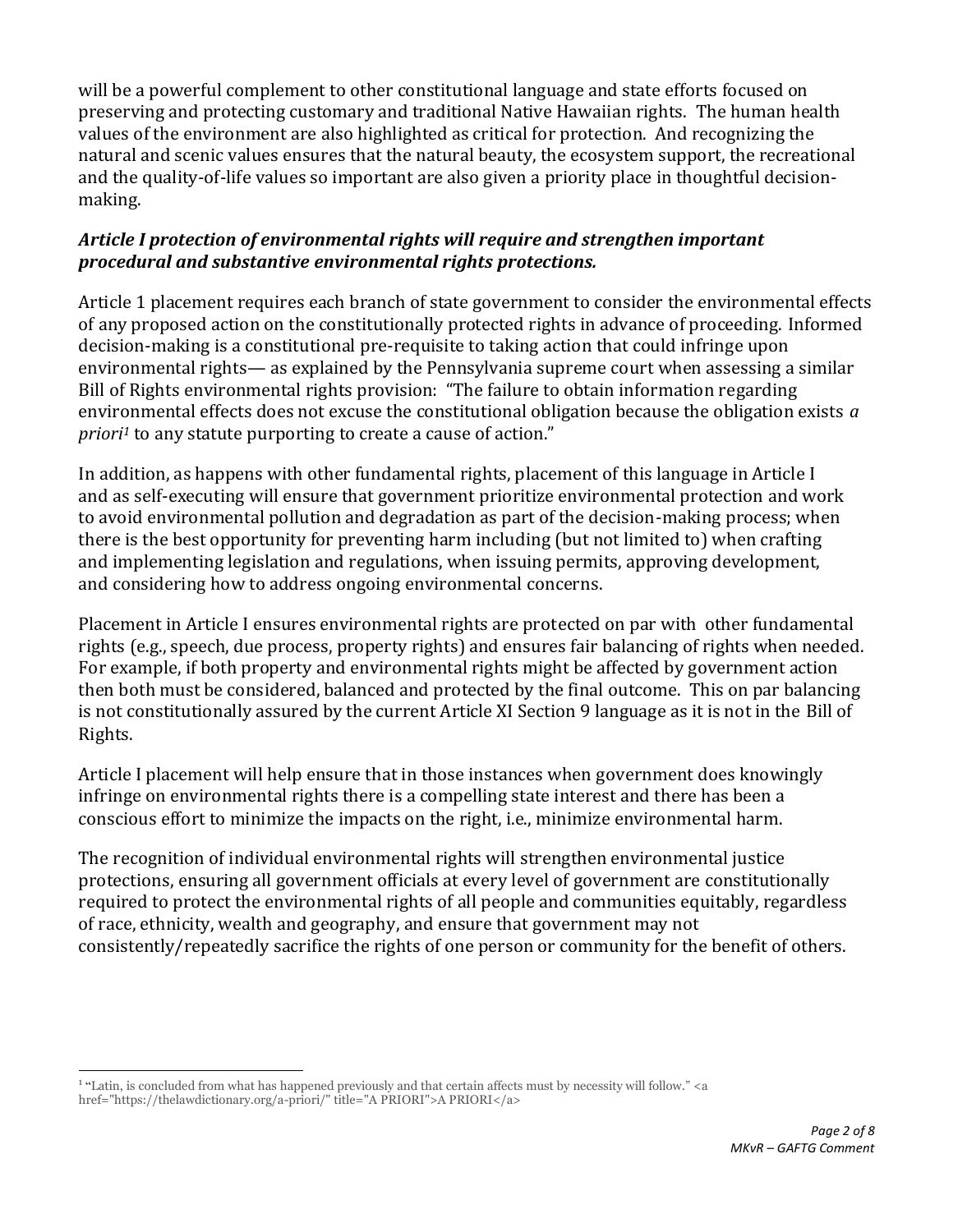## *The self-executing nature of the proposed amendment is part of its tremendous value.*

Allowing the right to a clean and healthy environment to only be defined by the laws on the books as is the case with Article XI, Section 9, seriously undermines, and can even deprive people of their environmental rights.

Environmental laws are often not strong, inclusive or comprehensive enough as evidenced by ongoing environmental harms in the state; are defined by the politics of the day; and are more focused on managing and permitting pollution at the end of the decisionmaking process rather than preventing environmental degradation, pollution and harm throughout the decisionmaking process. By raising up environmental rights to the Bill of Rights level – i.e rights the people reserve unto themselves to be protected from government infringement -- HB502 SD1 ensures that while environmental rights are to be informed by legislation the constitutional right is different than simply complying with the laws on the books.

Article 1, self-executing protection ensures that if science, cumulative impacts, existing conditions, or environmental justice concerns demonstrate that stronger environmental protections are needed, the constitution can ensure they are provided.

In addition, a self-executing provision will fill the gaps where there is not yet a law to address a serious environmental condition or threat, until legislative protections can catch up. This ability to rely upon the constitution for needed protections in the absence of existing law is irreplaceably important. For example, had there been a constitutional self-executing environmental right years ago, there could have been the tool in place necessary to avoid the harms of PFAS contamination or to ensure stronger and earlier action to address the threat and harm it was inflicting on the environment and human health in the state.

A self-executing provision will also ensure environmental rights are included in the fair balancing of fundamental rights when they will be impacted by government decisionmaking. For example, if both property and environmental rights might be affected by government action then both must be considered, balanced and protected in the final outcome. The requirement for protection and priority consideration in balancing cannot be simply legislated out of existence.

And a self-executing provision will ensure government prioritizes prevention of environmental harm as part of the decision-making process; when there is the best opportunity for avoiding harm.

#### *The language in the proposed amendment is appropriately broad.*

As expressed by Senator Franklin Kury, the lead legislative sponsor for Pennsylvania's environmental rights amendment: "… amendments like those in the U.S. Bill of Rights should be broadly drafted so their vitality would carry well into the future."

Broad language is characteristic of protected Article I rights. The terms 'pure water', 'clean air', 'healthy ecosystems', 'stable climate' are no less clear than the language in other Hawaii Bill of Rights provisions, e.g., the right to "peaceably to assemble", the "right of the people to privacy", the right to be free from "excessive bail"; these terms are all open to interpretation.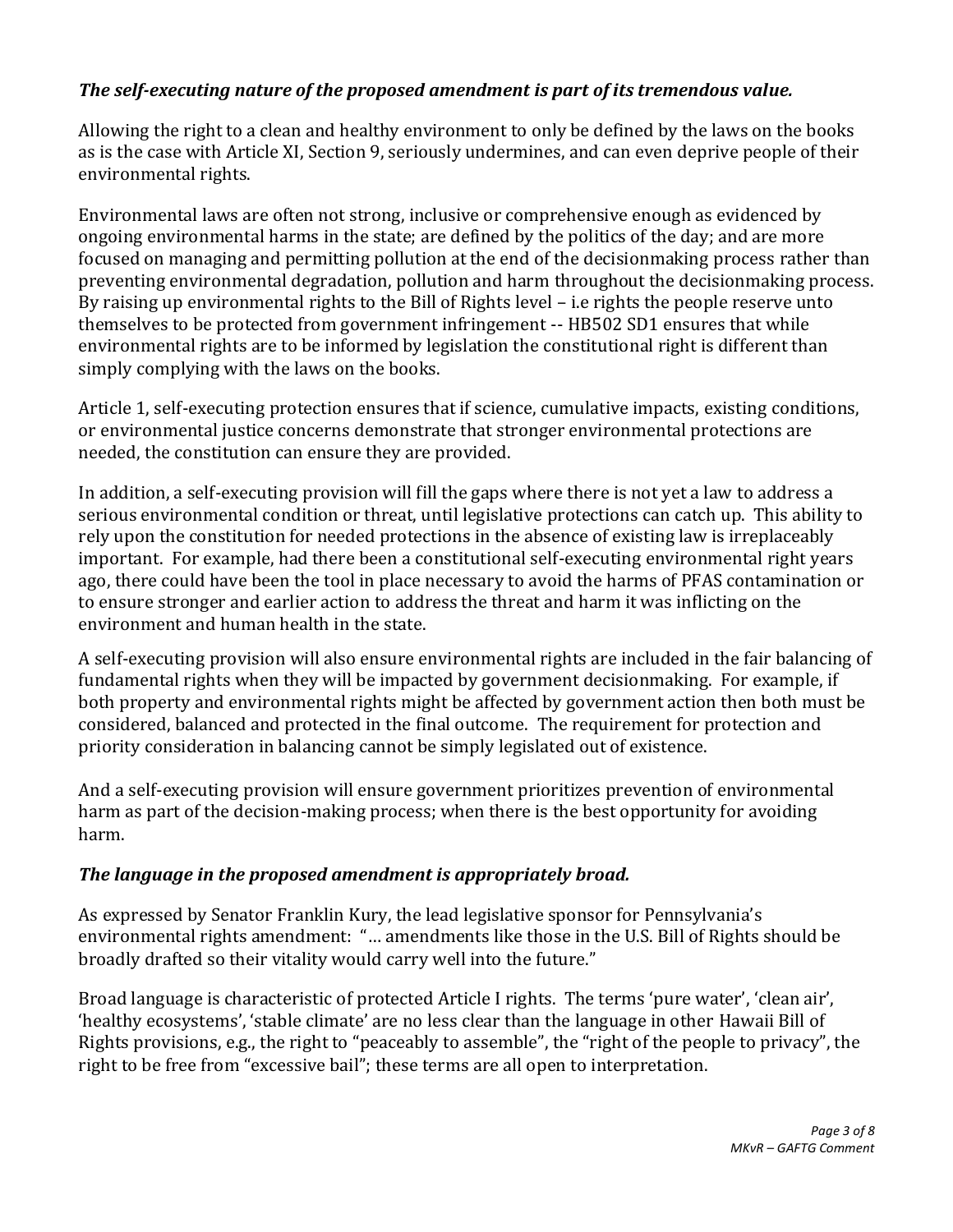As with other language in the Bill of Rights, there is a well exercised and understood process for defining key terms as these:

- $\Rightarrow$  definition will begin with the legislative and executive arms of government through passage of legislation, regulations, policies, and decision-making that respects and protects the rights.
- $\Rightarrow$  It is then incumbent on the people and the courts to challenge and/or support such decisions through the judicial system, which will provide further refinement, guidance and understanding as to how these terms are to be applied and fulfilled.

Hawaii's government officials, courts and justices are well-equipped to define, interpret and apply constitutional environmental rights language using standard principles of legislative interpretation and constitutional law – they have done so successfully with other Article 1 amendments; they are well equipped to do so for environmental rights as well.

## *Article I recognition of environmental rights is a powerful tool for good government actors including legislators, municipal officials, the Attorney General's Office, and others.*

While the amendment will be a tool to prevent environmental harm, it will also provide legislators, regulators, the attorney general's office and others in government the constitutional grounding upon which to advance positive and strengthened environmental protections.

In Pennysylvania that is one of only 2 states that currently recognize self-executing environmental rights in their state constitution Bill of Rights, the obligation to protect the rights of the people to a clean and healthy environment has been used by legislators as a foundation for advancing environmentally protection legislation; by the governor to veto legislation that would undermine the ability of local communities to put in place stronger environmental protections they deem necessary; by the Attorney General to support important environmental enforcement actions; and local municipalities to support protective environmental decisions.

Given the Hawaii Attorney General's testimony on this matter, I include at the end of my comments a number of examples of how the PA Attorney General has benefitted from the existence of a Bill of Rights environmental right in that state.

### *Article I protection of environmental rights will ensure environmentally sustainable and protective economic development.*

While it has been suggested that the proposed environmental rights amendment will stymie economic development in Hawaii, this is not the intent, and in practice this has not been the result of these important amendments in the two states where they currently exist, Pennsylvania and Montana.

First and foremost, advancing Bill of Rights recognition for environmental rights is about protecting the people and the natural resources they depend upon. Constitutional environmental rights are not intended to prevent development or economic growth; but instead to ensure that industry and business advance sustainably, using standards and practices that best protect the environment and other constitutional rights, like the property rights of those that would be harmed by migrating pollution for example.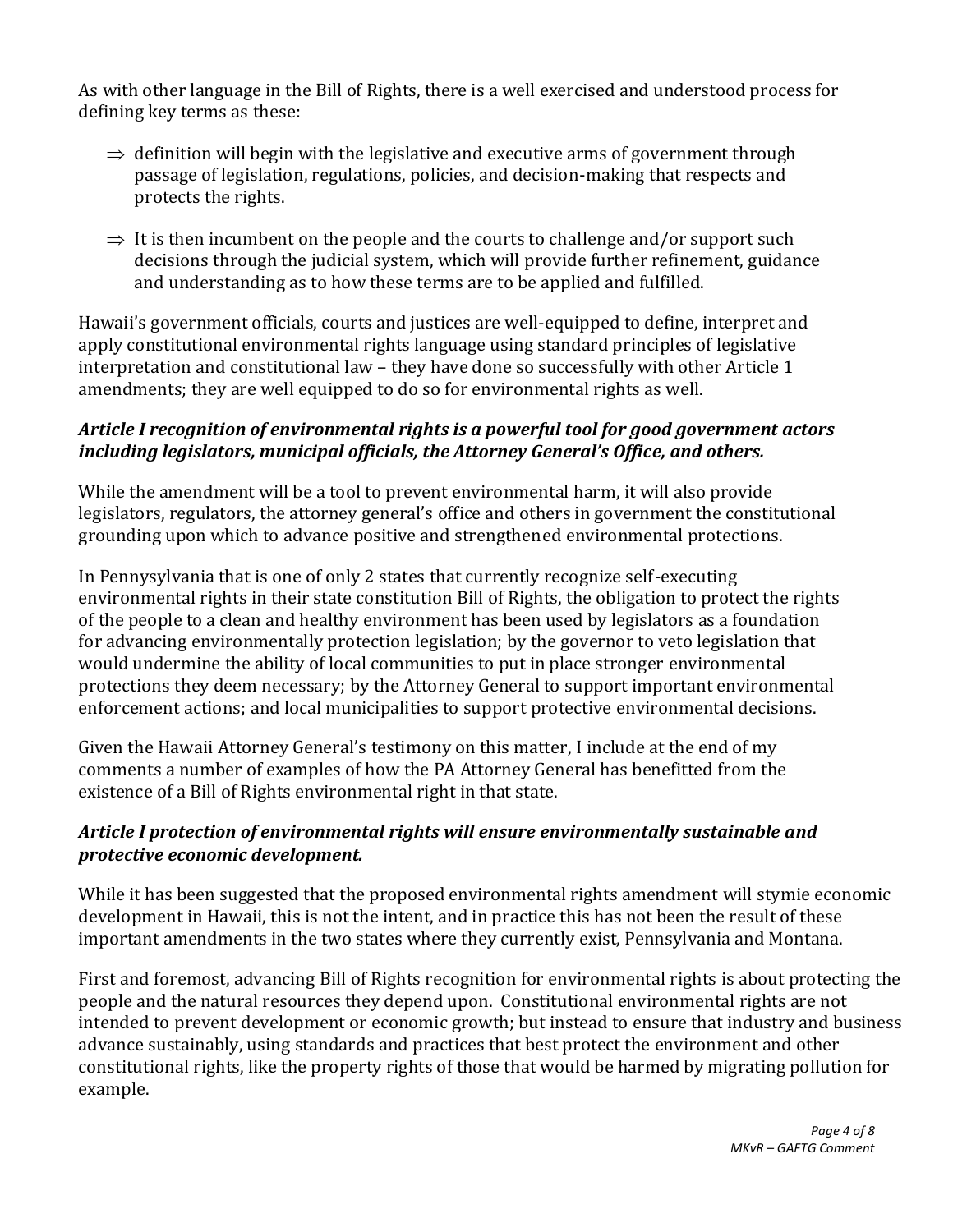In addition, constitutional environmental rights protection will enhance economic development by encouraging sustainable, environmentally protective, and innovative development, industry, and businesses that support jobs and economic growth but at the same time avoid the economic, health and safety harms that result from environmental pollution and degradation. The environmental rights amendment will provide a powerful incentive and mandate for government officials to render decisions and advance businesses in ways that accomplish economic and business objectives, while at the same time protecting water, air, soils, food, forests, wetlands, climate and other natural resources critical to sustaining healthy, safe and successful lives and economies.

In Pennsylvania and Montana, the two states with Bill of Rights protection for environmental rights, the legal actions filed have not been to stymie economic development but rather to address serious issues of public concern – protecting drinking water, supporting government action to secure responsible party clean-up of toxic contamination, and protecting local zoning authority intended to protect local environments. In PA and MT, legislators, regulators, the state attorney general, the governor, town councils and the courts have successfully used the constitutional language to protect the environment while balancing multiple community interests including property rights and economic development.

In Hawaii, where environmental protection is so deeply honored and valued as part of the culture, beliefs, way of life and economy, SB502 SD1 becomes a powerful value-added tool for advancing economic development that also ensures environmental protection.

I hope you find this information helpful in understanding how SB502 SD1 is an important, meaningful and powerful step forward for advancing environmental protection and environmental justice in Hawaii.

With respect, regards and appreciation,

Mayo k. von Rom

Maya K. van Rossum Founder/Leader/Attorney Green Amendments For The Generations

## *Addendum: Attorney General Uses in Pennsylvania of Bill of Rights Environmental Rights*

March 30, 2017: [Attorney General Shapiro Announces \\$30.4 Million Settlement with Volkswagen](https://www.attorneygeneral.gov/taking-action/press-releases/attorney-general-shapiro-announces-30-4-million-settlement-with-volkswagen-for-environmental-damages/)  [for Environmental Damages](https://www.attorneygeneral.gov/taking-action/press-releases/attorney-general-shapiro-announces-30-4-million-settlement-with-volkswagen-for-environmental-damages/)

"I'm fighting to ensure a healthy environment for Pennsylvanians and protect their right to clean air and pure water," Attorney General Shapiro said in announcing the settlement. "In this settlement, our prosecutors have addressed the serious harms caused by Volkswagen's emissions device and its conscious cheating that resulted in excessive, illegal amounts of pollutants fouling the air across our Commonwealth."

June 5, 2017: Attorney General Josh Shapiro joins with 19 Attorneys General in Coalition with [Governors, Mayors, Business and Community Leaders Vowing to Support Principles of the Paris](https://www.attorneygeneral.gov/taking-action/press-releases/attorney-general-josh-shapiro-joins-with-19-attorneys-general-in-coalition-with-governors-mayors-business-and-community-leaders-vowing-to-support-principles-of-the-paris-climate-agreement/)  [Climate Agreement](https://www.attorneygeneral.gov/taking-action/press-releases/attorney-general-josh-shapiro-joins-with-19-attorneys-general-in-coalition-with-governors-mayors-business-and-community-leaders-vowing-to-support-principles-of-the-paris-climate-agreement/)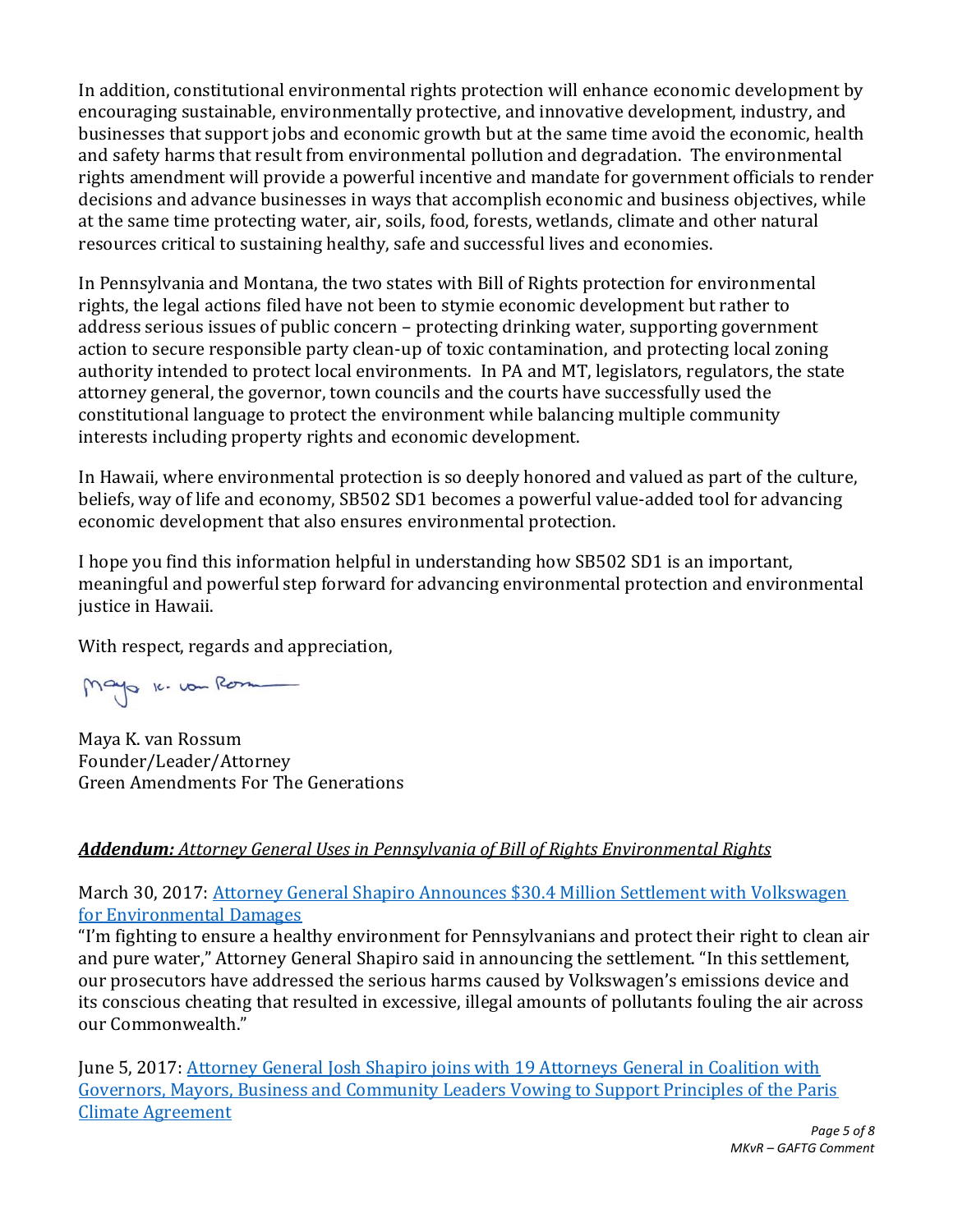"President Trump's decision to pull out of the Paris Climate Agreement does not change Pennsylvanians' constitutional right to clear air and pure water," said Attorney General Shapiro. "I'm proud to stand with my colleagues in a national coalition opposing the administration's decision to withdraw from the agreement and I vow to continue to protect this right for the people of our Commonwealth."

June 14, 2017[: Attorney General Josh Shapiro and 10 Attorneys General Sue U.S. Energy Department](https://www.attorneygeneral.gov/taking-action/legal-action/attorney-general-josh-shapiro-and-10-attorneys-general-sue-u-s-energy-department-over-stalled-energy-efficiency-rules/)  [over Stalled Energy-Efficiency Rules](https://www.attorneygeneral.gov/taking-action/legal-action/attorney-general-josh-shapiro-and-10-attorneys-general-sue-u-s-energy-department-over-stalled-energy-efficiency-rules/)

"I'm suing to make the Trump Administration follow the law and protect our environment," said Attorney General Shapiro. "Pennsylvanians have a constitutional right to clean air and pure water, and I'm taking legal action to protect that right."

#### August 1, 2017: [Pennsylvania Takes Legal Action against Trump Administration to Protect](https://www.attorneygeneral.gov/taking-action/legal-action/pennsylvania-takes-legal-action-against-trump-administration-to-protect-pennsylvanians-health-from-ozone-and-smog/)  Pennsylva[nians' Health from Ozone and Smog](https://www.attorneygeneral.gov/taking-action/legal-action/pennsylvania-takes-legal-action-against-trump-administration-to-protect-pennsylvanians-health-from-ozone-and-smog/)

"Pennsylvanians have a constitutional right to clean air and pure water, and I'll stand up to defend those rights and protect Pennsylvania's environment from anyone that threatens them," Attorney General Shapiro said. "If the EPA and Administrator Pruitt won't act to protect Pennsylvanians from the dangers of ozone and smog, I will."

## December 11, 2017: [Environmental Firm Executive Charged with Illegally Storing and Disposing](https://www.attorneygeneral.gov/taking-action/press-releases/environmental-firm-executive-charged-with-illegally-storing-and-disposing-hazardous-waste/)  [Hazardous Waste](https://www.attorneygeneral.gov/taking-action/press-releases/environmental-firm-executive-charged-with-illegally-storing-and-disposing-hazardous-waste/)

"This defendant illegally stored and disposed of hazardous wastes for many years," Attorney General Shapiro said. "Wastes were illegally poured down the drain on the company's property. I won't allow anyone to deliberately harm Pennsylvanians' rights to clean air and pure water. Our Environmental Protection Section works every day to safeguard the environment in our Commonwealth."

### October 26, 2018: [PROTECTING CLEAN AIR: Attorney General Shapiro Demands Trump](https://www.attorneygeneral.gov/taking-action/press-releases/protecting-clean-air-attorney-general-shapiro-demands-trump-administrations-epa-withdraw-plan-to-roll-back-rules-on-clean-cars/)  [Administration's EPA Withdraw Plan to Roll Back Rules on Clean Cars](https://www.attorneygeneral.gov/taking-action/press-releases/protecting-clean-air-attorney-general-shapiro-demands-trump-administrations-epa-withdraw-plan-to-roll-back-rules-on-clean-cars/)

"The Trump Administration is reversing course on standards that are working economically and environmentally and I strongly oppose this rollback," Attorney General Josh Shapiro said at a news conference yesterday in Pittsburgh, surrounded by Mayor Bill Peduto, Allegheny County Executive Rich Fitzgerald and Pittsburgh City Councilwoman Erika Strassburger. "Pennsylvanians have a constitutional right to clean air and pure water, and I'll stand up to defend those rights and protect Pennsylvania's environment from anyone who threatens them."

## Nov 1 2018: [Attorney General Shapiro Takes Action Against EPA's Unlawful Proposed Replacement](https://www.attorneygeneral.gov/taking-action/press-releases/attorney-general-shapiro-takes-action-against-epas-unlawful-proposed-replacement-for-clean-power-plan/)  [for Clean Power Plan](https://www.attorneygeneral.gov/taking-action/press-releases/attorney-general-shapiro-takes-action-against-epas-unlawful-proposed-replacement-for-clean-power-plan/)

"The EPA's proposed rule change is in clear violation of the Clean Air Act, and I'm fighting to uphold the law and protect Pennsylvanians' constitutional right to clean air and pure water," said Attorney General Shapiro. "In Pennsylvania alone, more than 1.7 million adults and 235,000 children have asthma symptoms, and this will exacerbate the problem. The EPA's rule is bad for public health and our environment."

February 1, 2019: Attorney General Josh Shapiro Files 161 Criminal Charges Against Pittsburgh [Water & Sewer Authority](https://www.attorneygeneral.gov/taking-action/press-releases/attorney-general-josh-shapiro-files-161-criminal-charges-against-pittsburgh-water-sewer-authority/)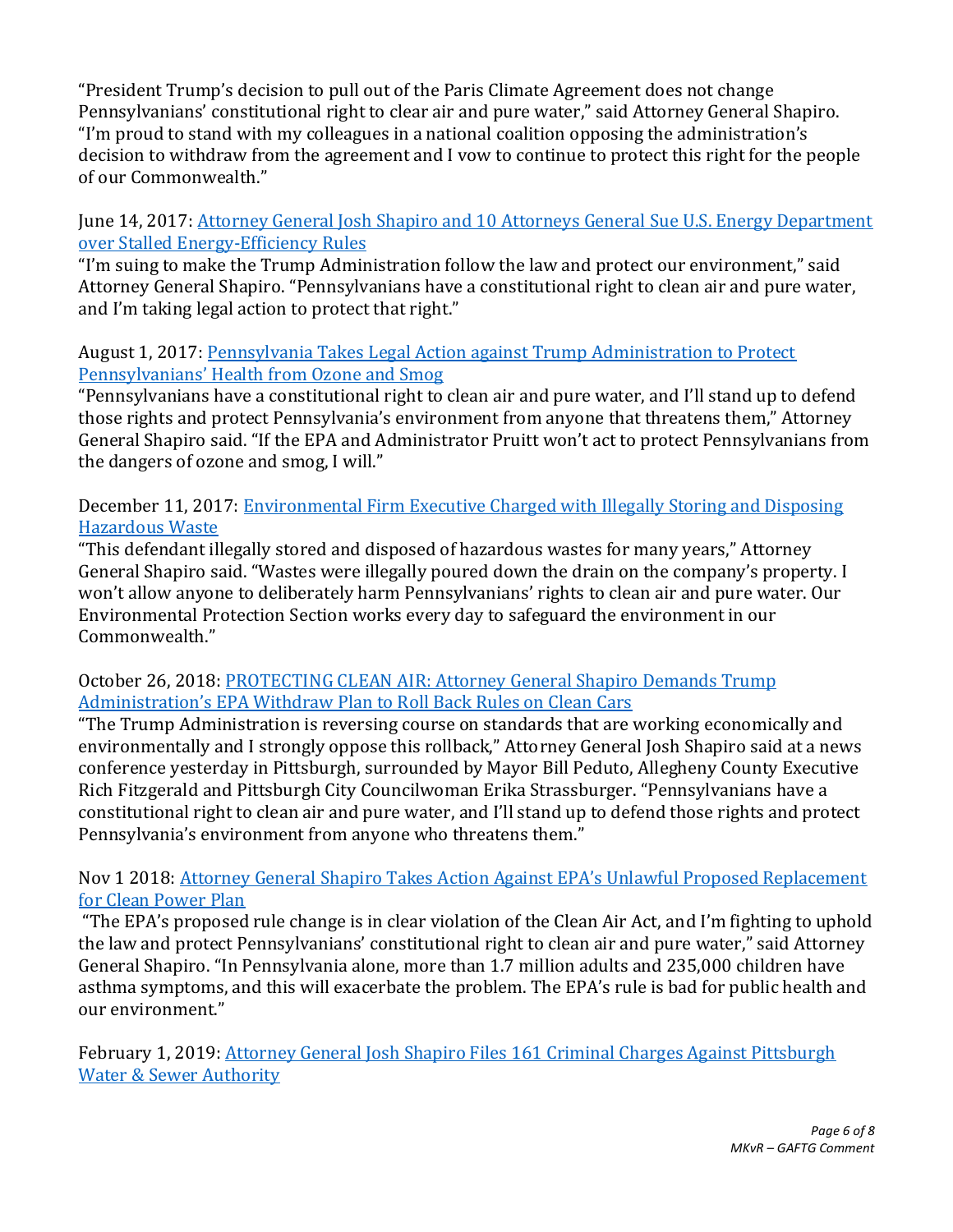"Pennsylvanians have a constitutional right to clean air and pure water – I'm here to defend that," Attorney General Shapiro said, at a news conference at a recreation center in Pittsburgh's Lawrenceville neighborhood – an area impacted by the Authority's violations. "The Water & Sewer Authority knew it was required to notify residents of its plans to replace service lines, and it knew it was required to sample the lines for lead content – yet it failed to do so. That makes PWSA criminally liable under the Safe Drinking Water Act."

### March 26, 2019: CASE UPDATE: Former Owner of Lackawanna County Business Sentenced to 11  $\frac{1}{2}$ [to 23 Months in Prison on Environmental Crimes Charges](https://www.attorneygeneral.gov/taking-action/updates/case-update-former-owner-of-lackawanna-county-business-sentenced-to-11-%c2%bd-to-23-months-in-prison-on-environmental-crimes-charges/)

"Pennsylvanians have a right to clean air and water, and my Office will not tolerate anyone who acts with such disregard for the laws protecting our environment," Attorney General Josh Shapiro said. "Illegally storing and disposing of hazardous waste creates serious danger for communities. Thank you to the local fire departments in Jessup for their fast response to the fire caused by this man's reckless actions—their response prevented damage to nearby homes of families who were forced to evacuate."

# August 15, 2019[: AG Shapiro Urges Congressional Leadership to End Use of Harmful PFAS](https://www.attorneygeneral.gov/taking-action/press-releases/ag-shapiro-urges-congressional-leadership-to-end-use-of-harmful-pfas-chemicals/)  [Chemicals](https://www.attorneygeneral.gov/taking-action/press-releases/ag-shapiro-urges-congressional-leadership-to-end-use-of-harmful-pfas-chemicals/)

"Pennsylvanians have a constitutional right to clean air and pure water, and as Attorney General, I am committed to defending that right," said Attorney General Josh Shapiro. "PFAS chemicals are harming Pennsylvanians' health and environment, yet the federal government has failed to act in a timely and appropriate manner to address this threat.

## August 20, 2019[: CASE UPDATE: Berks County Construction Company Owner Pleads Guilty to](https://www.attorneygeneral.gov/taking-action/updates/case-update-berks-county-construction-company-owner-pleads-guilty-to-falsifying-drinking-water-reports/)  [Falsifying Drinking Water Reports](https://www.attorneygeneral.gov/taking-action/updates/case-update-berks-county-construction-company-owner-pleads-guilty-to-falsifying-drinking-water-reports/)

"Pennsylvanians have a constitutional right to clean air and pure water and, as Attorney General, I am committed to defending that right against anyone who tries to impede on it," said Attorney General Josh Shapiro. "The defendant put the health and wellbeing of the people of Berks and Lancaster Counties at risk by falsely reporting the absence of harmful bacteria in their drinking water. Thanks to the hard work of our Environmental Crimes Section, we put an end to his dangerous behavior."

## October 22, 2019: [AG Shapiro Opposes EPA's Proposed Rule to Limit States' Clean Water Act](https://www.attorneygeneral.gov/taking-action/press-releases/ag-shapiro-opposes-epas-proposed-rule-to-limit-states-clean-water-act-oversight/)  **[Oversight](https://www.attorneygeneral.gov/taking-action/press-releases/ag-shapiro-opposes-epas-proposed-rule-to-limit-states-clean-water-act-oversight/)**

"The Clean Water Act unequivocally grants states the right to protect our waters, and the Environmental Protection Agency has recognized that right for three decades under both Republican and Democratic administrations," said Attorney General Josh Shapiro. "Now, the EPA is attempting to undermine this authority. I'm proud to stand with my colleague Attorneys General in opposition to this attack on states' rights and our environment. As Attorney General, I will do everything in my power to protect Pennsylvanians' state constitutional right to clean air and pure water."

### April 16, 2020[: AG Shapiro to EPA: Enforce Environmental Protections, Defend Vulnerable](https://www.attorneygeneral.gov/taking-action/covid-19/ag-shapiro-to-epa-enforce-environmental-protections-defend-vulnerable-communities-during-covid-19-emergency/)  [Communities During COVID-19 Emergency](https://www.attorneygeneral.gov/taking-action/covid-19/ag-shapiro-to-epa-enforce-environmental-protections-defend-vulnerable-communities-during-covid-19-emergency/)

Right now, government agencies and businesses need to band together to keep Pennsylvanians safe," said Attorney General Shapiro. "This is not the time for cynical attempts to slash public health protections, whose removal only benefits corporate interests. My office takes seriously our job to